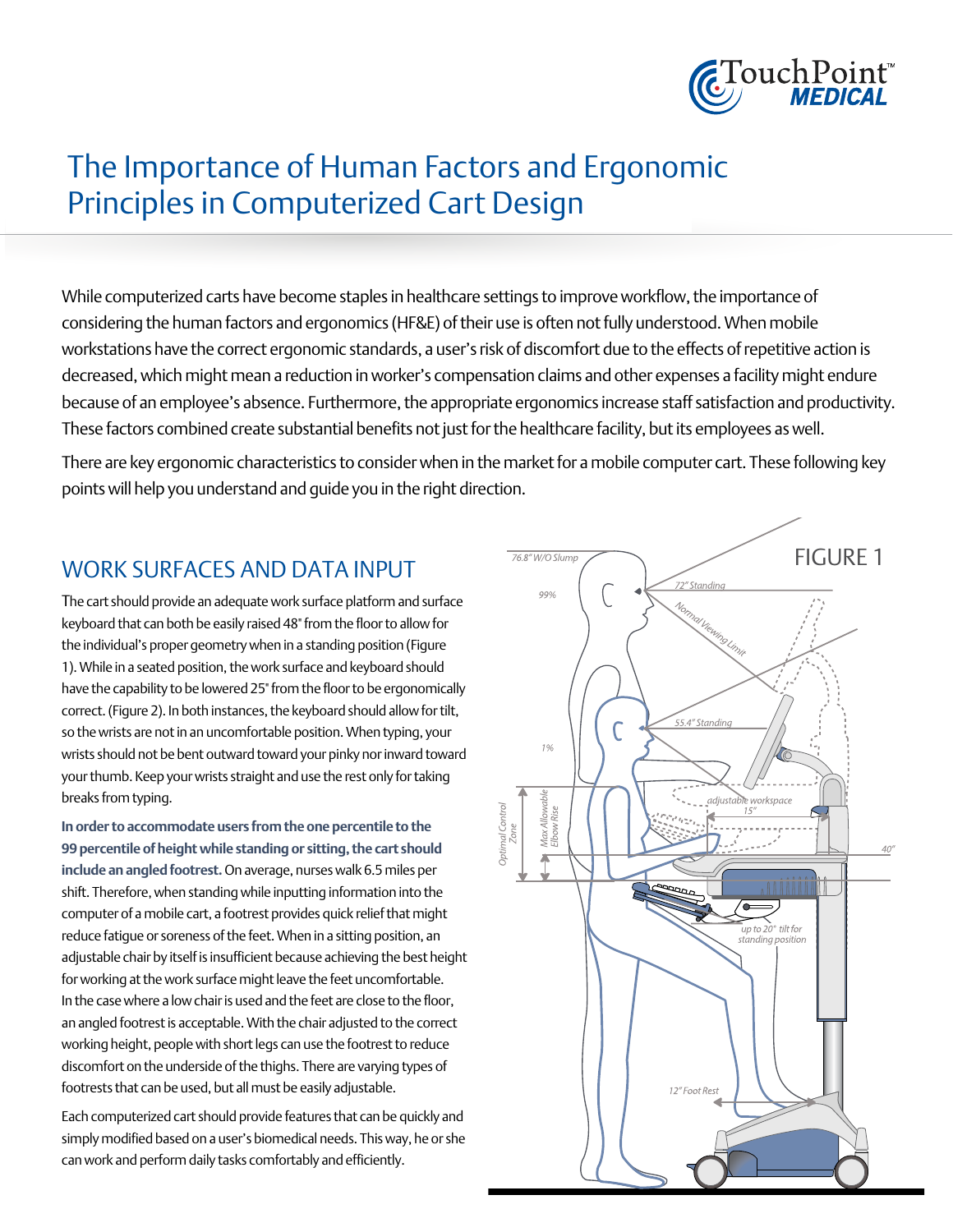

## Cart maneuvering

According to the HF&E experts at Cornell University, who have thoroughly studied ergonomics for computerized workstations, it is important that the cart handles can be adjusted to a comfortable height for best maneuverability. They also suggest to ensure the

unit can be easily pushed or pulled with minimal force.

Since some carts are pushed more than they are pulled, the handles should be placed so they straddle the load's center of gravity, but at a height that permits comfortable posture. Handle height should range from 35"-44". The higher the center of gravity of the loaded cart, the higher

the handle. Handles lower than 35" are not recommended because that forces taller people to stoop.

Handle type is determined by cart dimensions and handling needs. It might be oriented vertically or horizontally and for one- or two-handed operation. Adequate clearance for the gloved hand is needed whether the handle is part of the cart structure, such as a vertical support or attached. Bar handles, oriented horizontally, permit the user to vary

hand location to fit the task and accommodate his or her own size and strength needs. For non-adjustable handles that are mounted flush on the cart's surface, horizontal separations in excess of 18" are not recommended unless cart width or depth exceed 35". Vertical bars for handles resolve handle height problems by permitting the operator to

Handle height should range from 35-44 inches.

choose the most comfortable position for the hands according to his or her biomechanical needs and the nature of the handling being done. Further, handles should be between 1" to 1.25" in diameter to reduce hand fatigue. While pushing the cart the handles should be curved to keep the wrist in a straight and natural position.

**When handles are at a comfortable height, an individual using the cart will have maximum control when steering and can avoid collisions with other carts, staff, and patients in hallways and passing areas.** Furthermore, an easy-to-navigate mobile workstation does not take a lot of force to maneuver, so the user has less of a chance of becoming tired or risking muscle strain.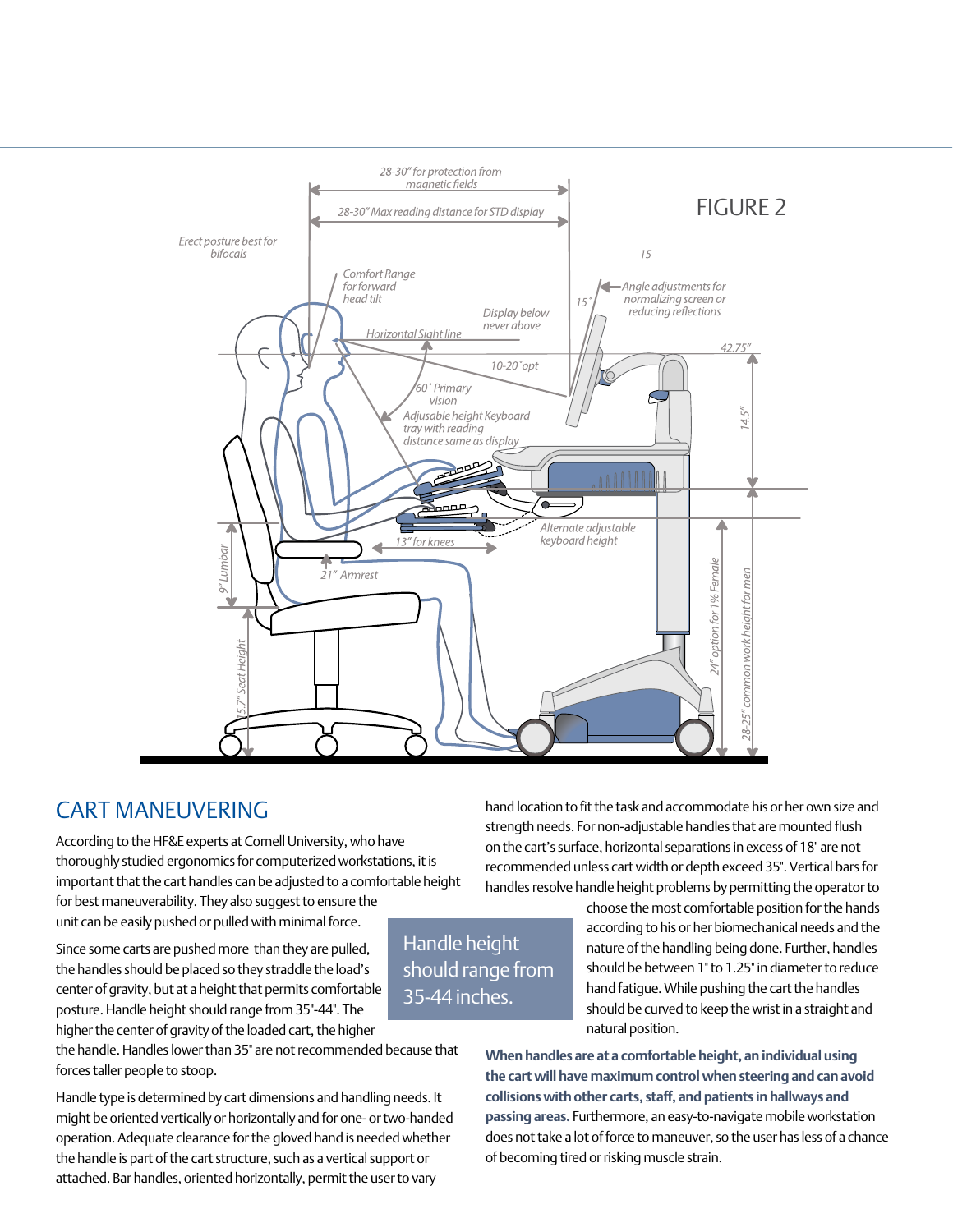

#### Screen and document reading

Similar to work surfaces and keyboards, the professionals at Cornell University suggest a mobile workstation's screen should be able to be adjusted independently for standing and sitting.

**When standing, the top of a 22-24" LCD screen should have the ability to be raised to 71" from the floor, and for sitting, the bottom of the screen at 32".** These dimensions are designed to accommodate all percentiles of individuals by considering the postural implications, as well as the visual needs of the task. Additionally, the user should have the capability to swivel and tilt the computer screen to a comfortable viewing position. This capability helps accommodate bifocal users. Figures 1 and 2 demonstrate the correct neck positioning when standing or sitting in front of a cart. These recommended dimensions will allow the user to work productively without fatigue build-up from awkward head postures.

# Storage, accessories and power

While maneuvering a mobile workstation, the user should not have to worry about carrying additional items in his or her arms. This is not only a safety risk to the user, but to others in hallways or patient rooms. Therefore, the unit needs to provide sufficient storage for task requirements, accommodate the required accessories to complete tasks and be equipped with security measures to prevent equipment from theft.

Because a cart's battery power means the difference between being usable and unusable, it's very important that an easy-to-read display of a battery power icon is present on the workstation screen. **To further protect against loss of work progress, the cart should provide visual and audible warnings for impending low power.** To make sure the unit's battery can last multiple shifts, the professionals at Cornell University recommend using a battery that is sufficient enough for the day's tasks and doesn't take long to recharge.

# **HYGIENE**

Due to the sterile environment of healthcare settings, the mobile workstation should have a mechanism other than a fan to cool the battery, so contaminants aren't blown into the air. Also, the cart should be made from materials that are **antimicrobial or easy to clean and sterilize.**To protect users and patients from cuts or scrapes, the edges of the unit should not be sharp, but rather rounded or padded.

# In summary

The study of ergonomics uses the knowledge of human capacities and capabilities to assist in the design of safe and productive jobs, workplaces, equipment and products. Therefore, when you adhere to the proper ergonomic standards of computerized carts, worker productivity might be improved because unnecessary effort and discomfort to perform tasks is minimized, the development of fatigue over a shift is curtailed, and the healthcare facility will be able to use its staff's skills optimally, which leads to increased job satisfaction. **Therefore, when deciding which mobile workstation to purchase, insist that the manufacturer's representative answer any questions you might have and/or demonstrate the unit's ergonomic features before a final decision is made.** Being informed and knowledgeable increases the potential of a worthwhile return on your investment, not just financially, but also when it comes to positive employee relations.

# Mobile Computing Workstation Ergonomic Evaluation Tool

Before purchasing a mobile workstation, it's best to have the manufacturer demonstrate the ergonomic design principles of the following:

|                                | Excellent | Good | Fair | Poor | <b>Notes</b> |
|--------------------------------|-----------|------|------|------|--------------|
| WORK SURFACES AND DATA INPUT   |           |      |      |      |              |
| <b>CART MANEUVERING</b>        |           |      |      |      |              |
| SCREEN AND DOCUMENT READING    |           |      |      |      |              |
| STORAGE, ACCESSORIES AND POWER |           |      |      |      |              |
| <b>HYGIENE</b>                 |           |      |      |      |              |

For a comprehensive list of ergonomic features to consider, please consult the Cornell University Healthcare Computer Cart Ergonomic Checklist.